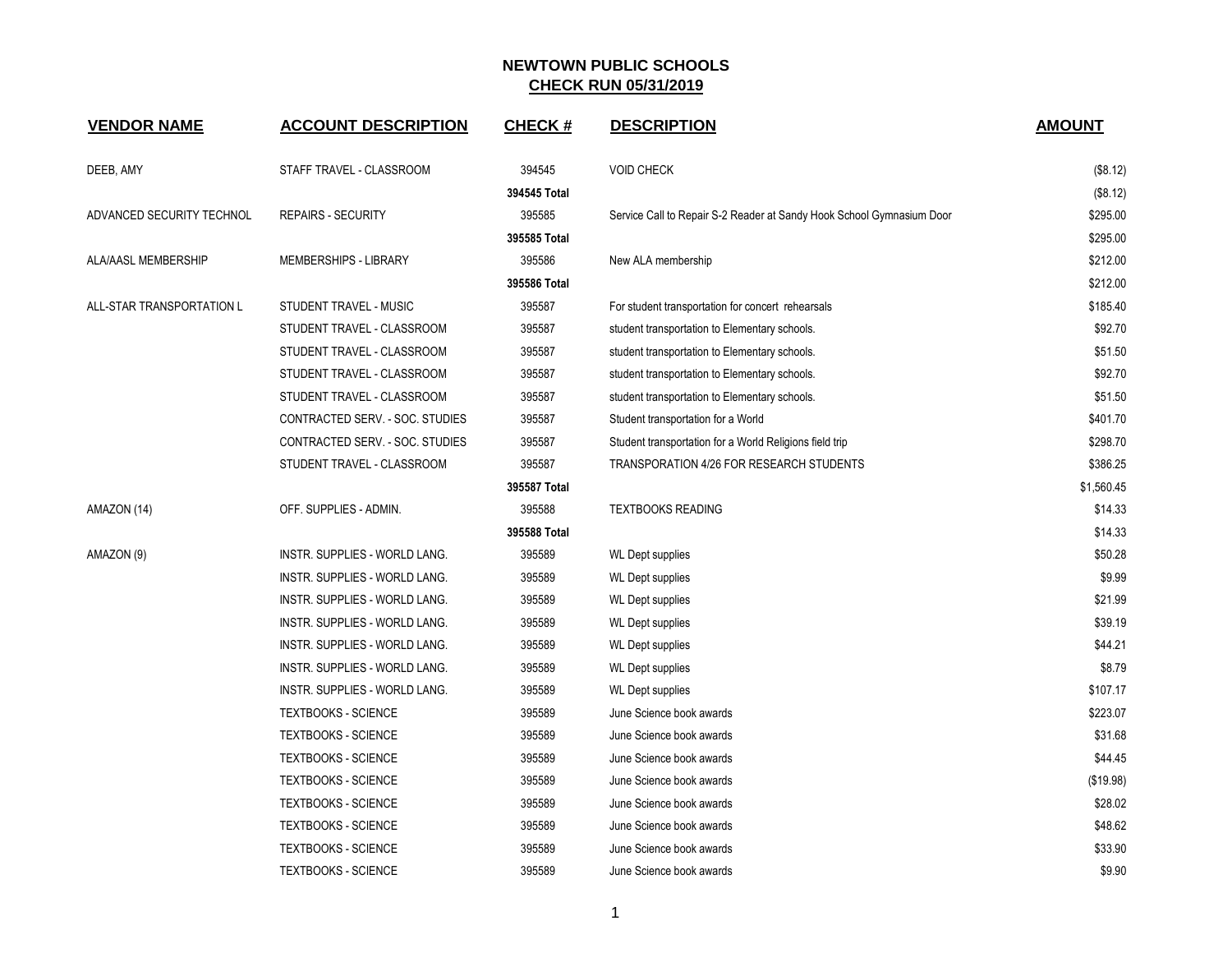| <b>VENDOR NAME</b>            | <b>ACCOUNT DESCRIPTION</b>         | <b>CHECK#</b> | <b>DESCRIPTION</b>                                                     | <b>AMOUNT</b> |
|-------------------------------|------------------------------------|---------------|------------------------------------------------------------------------|---------------|
| AMAZON (9)                    | <b>TEXTBOOKS - SCIENCE</b>         | 395589        | June Science book awards                                               | \$16.78       |
|                               | <b>TEXTBOOKS - SCIENCE</b>         | 395589        | June Science book awards                                               | \$15.10       |
|                               |                                    | 395589 Total  |                                                                        | \$713.16      |
| ANDERSON, CARL                | CONTRACTED SERV. - MUSIC           | 395590        | Piano accompanists prep, rehearsals and performance for Spring Concert | \$300.00      |
|                               |                                    | 395590 Total  |                                                                        | \$300.00      |
| APPLE INC.                    | INSTR. SUPPLIES - SP. ED. PREK-8   | 395591        | PERSONALIZED IPADWI-FI 128GB                                           | \$3,100.00    |
|                               | OFF. SUPPLIES - BUS. SERV.         | 395591        | PERSONALIZED IPADWI-FI 128GBPROPOSAL 2103772320                        | \$4,780.00    |
|                               |                                    | 395591 Total  |                                                                        | \$7,880.00    |
| <b>BAGEL DELIGHT</b>          | OFF. SUPPLIES - SUPER.             | 395592        | BAGELS 11/31-04/04/2019                                                | \$525.00      |
|                               |                                    | 395592 Total  |                                                                        | \$525.00      |
| <b>BOOKSOURCE THE</b>         | <b>TEXTBOOKS - ENGLISH</b>         | 395593        | Stargirl ISBN 9781417656615                                            | \$688.85      |
|                               | TEXTBOOKS - ENGLISH                | 395593        | Warriors Don't Cry ISBN 9781417813971 Free shipping                    | \$690.00      |
|                               |                                    | 395593 Total  |                                                                        | \$1,378.85    |
| CABE                          | MEMBERSHIPS - B.O.E.               | 395594        | CABE BOARD CHAIR ROUNDTABLE 05/21/19                                   | \$10.00       |
|                               |                                    | 395594 Total  |                                                                        | \$10.00       |
| CAROLINA BIOLOGICAL           | INSTR. SUPPLIES - CLASSROOM        | 395595        | Algae Item#151370                                                      | \$42.75       |
|                               | INSTR. SUPPLIES - CLASSROOM        | 395595        | Duck week Item #161820                                                 | \$17.90       |
|                               | INSTR. SUPPLIES - CLASSROOM        | 395595        | Elodea Densa Item #162102                                              | \$27.90       |
|                               | INSTR. SUPPLIES - CLASSROOM        | 395595        | Item #STL1380<br>Mosquito Fish/Guppy                                   | \$107.85      |
|                               | INSTR. SUPPLIES - CLASSROOM        | 395595        | Pond Snails Item#141214                                                | \$72.75       |
|                               | INSTR. SUPPLIES - CLASSROOM        | 395595        | Crickets Item #143552                                                  | \$71.90       |
|                               | INSTR. SUPPLIES - CLASSROOM        | 395595        | Shipping/Handling                                                      | \$59.19       |
|                               |                                    | 395595 Total  |                                                                        | \$400.24      |
| <b>CAS TREASURER</b>          | CONTRACTED SERV. - CLASSRM         | 395596        | for Banquet for Scholar Leaders.                                       | \$320.00      |
|                               |                                    | 395596 Total  |                                                                        | \$320.00      |
| CED                           | B. & G. REPAIRS - H.S.             | 395597        | AUTO SHOP SWITCH REPLACE - NHS                                         | \$260.87      |
|                               |                                    | 395597 Total  |                                                                        | \$260.87      |
| <b>CELEBRATE PLANET EARTH</b> | INSTR. SUPPLIES - CLASSROOM        | 395598        | PLB, painted lady butterfly caterpillars                               | \$348.00      |
|                               | INSTR. SUPPLIES - CLASSROOM        | 395598        | <b>SHIPPING</b>                                                        | \$34.80       |
|                               |                                    | 395598 Total  |                                                                        | \$382.80      |
| CONNELLY, SUSAN               | <b>INSTR. SUPPLIES - CLASSROOM</b> | 395599        | COUNSELOR COFFEE (96908)                                               | \$25.44       |
|                               |                                    | 395599 Total  |                                                                        | \$25.44       |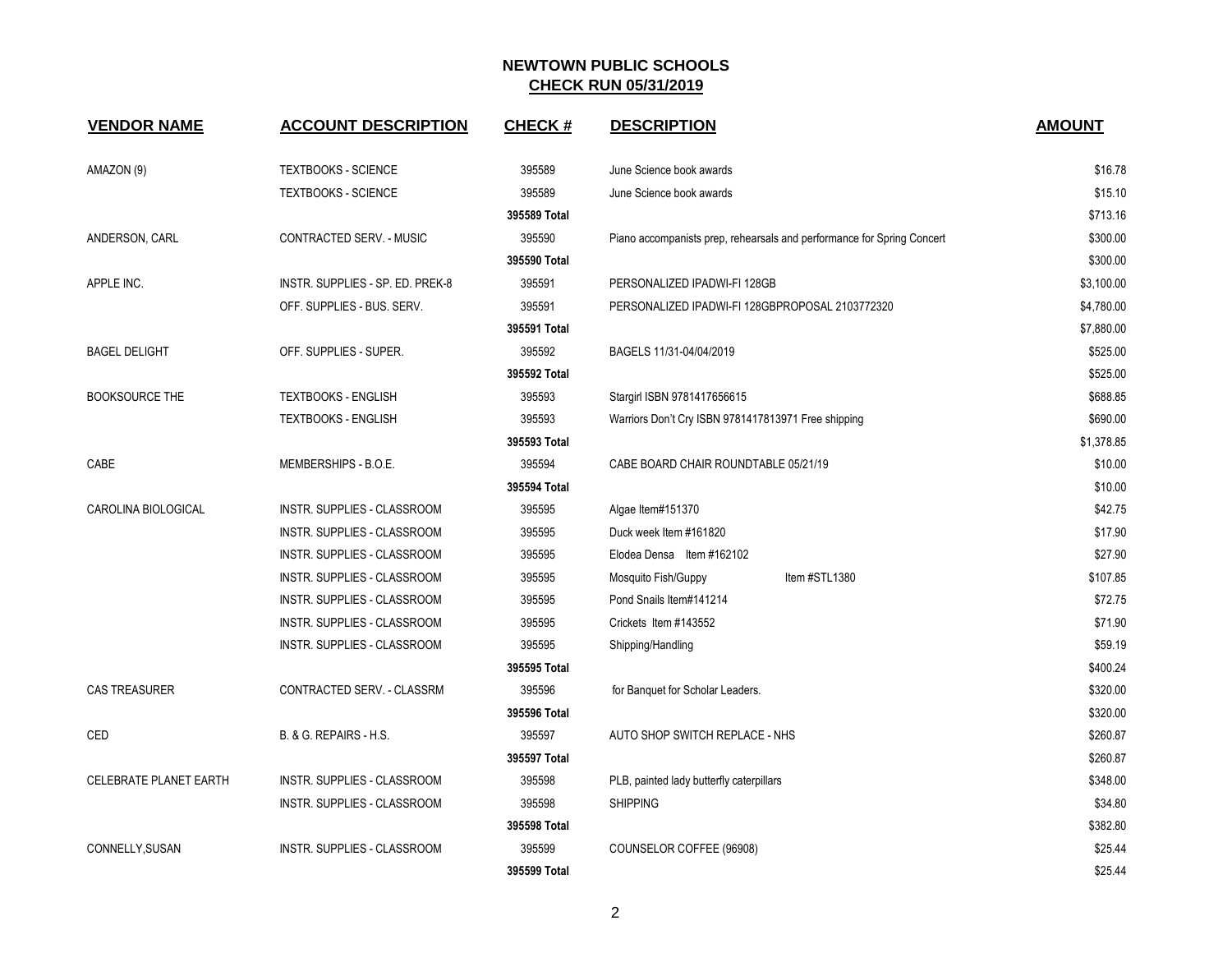| <b>VENDOR NAME</b>        | <b>ACCOUNT DESCRIPTION</b>       | <b>CHECK#</b> | <b>DESCRIPTION</b>                                                              | <b>AMOUNT</b> |
|---------------------------|----------------------------------|---------------|---------------------------------------------------------------------------------|---------------|
| CREC                      | PROF. SERV. - SP/HEAR.           | 395600        | PROF. SERV. - SP/HEAR.                                                          | \$336.00      |
|                           | PROF. SERV. - SP/HEAR.           | 395600        | PROF. SERV. - SP/HEAR.                                                          | \$1,356.00    |
|                           |                                  | 395600 Total  |                                                                                 | \$1,692.00    |
| DALY, MJ LLC              | <b>B&amp;G CONTRACTED SERV.</b>  | 395601        | <b>QTRLY SPRINKLER INSPECTIONS - HAWL/SH/RIS/NHS 2018-2019</b>                  | \$679.80      |
|                           | <b>B&amp;G CONTRACTED SERV.</b>  | 395601        | QTRLY SPRINKLER INSPECTIONS - HAWL/SH/RIS/NHS 2018-2019                         | \$206.00      |
|                           | <b>B&amp;G CONTRACTED SERV.</b>  | 395601        | QTRLY SPRINKLER INSPECTIONS - HAWL/SH/RIS/NHS 2018-2019                         | \$473.80      |
|                           | <b>B&amp;G CONTRACTED SERV.</b>  | 395601        | QTRLY SPRINKLER INSPECTIONS - HAWL/SH/RIS/NHS 2018-2019                         | \$874.00      |
|                           |                                  | 395601 Total  |                                                                                 | \$2,233.60    |
| DEEB, AMY                 | STAFF TRAVEL - CLASSROOM         | 395602        | REISSUE CHK #394545                                                             | \$8.12        |
|                           |                                  | 395602 Total  |                                                                                 | \$8.12        |
| DELAWARE VALLEY WHOLESALE | CONTRACTED SERV. - C.W.E.        | 395603        | <b>CARNATIONS</b>                                                               | \$271.42      |
|                           |                                  | 395603 Total  |                                                                                 | \$271.42      |
| DELL MARKETING L.P.       | EQUIPMENT - INFO. TECH.          | 395604        | Optiplex 3060SFF 4 GHz/65wi5-8400 8 GB, 256 GB SATAQuote 3000037990305.1(SHS-La | \$16,851.12   |
|                           |                                  | 395604 Total  |                                                                                 | \$16,851.12   |
| EAST RIVER ENERGY INC.    | FUEL OIL - GEN.                  | 395605        | OIL 288.1 GAL MAINT                                                             | \$591.48      |
|                           | FUEL OIL - HOM.                  | 395605        | OIL 4583.9 GAL HOM                                                              | \$9,410.75    |
|                           | FUEL OIL - H.S.                  | 395605        | OIL 564.0 GAL H/S                                                               | \$1,157.89    |
|                           |                                  | 395605 Total  |                                                                                 | \$11,160.12   |
| <b>EDADVANCE</b>          | <b>CONTRACTED SERV. - SUPER.</b> | 395606        | <b>WCS STUDENT AWARDS</b>                                                       | \$638.50      |
|                           |                                  | 395606 Total  |                                                                                 | \$638.50      |
| ENVELOPES.COM             | PRINTING - GUIDANCE              | 395607        | STATIONARY ENVELOPES                                                            | \$1,416.65    |
|                           |                                  | 395607 Total  |                                                                                 | \$1,416.65    |
| EVERSOURCE (ELEC-BOE)     | ELECTRICITY - H.                 | 395608        | ELEC 51084633023 28,000. KWH                                                    | \$4,885.61    |
|                           | ELECTRICITY - M.G.               | 395608        | ELEC 51171733009 111.20 KWH                                                     | \$3,608.60    |
|                           | ELECTRICITY - H.S.               | 395608        | ELEC 51318375011 2992. KWH                                                      | \$433.66      |
|                           | ELECTRICITY - H.S.               | 395608        | ELEC 51223253097 20.0 KWH                                                       | \$46.03       |
|                           |                                  | 395608 Total  |                                                                                 | \$8,973.90    |
| <b>FEDEX</b>              | PRINTING - GUIDANCE              | 395609        | PRINTING - GUIDANCE                                                             | \$15.42       |
|                           | PRINTING - GUIDANCE              | 395609        | PRINTING - GUIDANCE                                                             | \$30.82       |
|                           |                                  | 395609 Total  |                                                                                 | \$46.24       |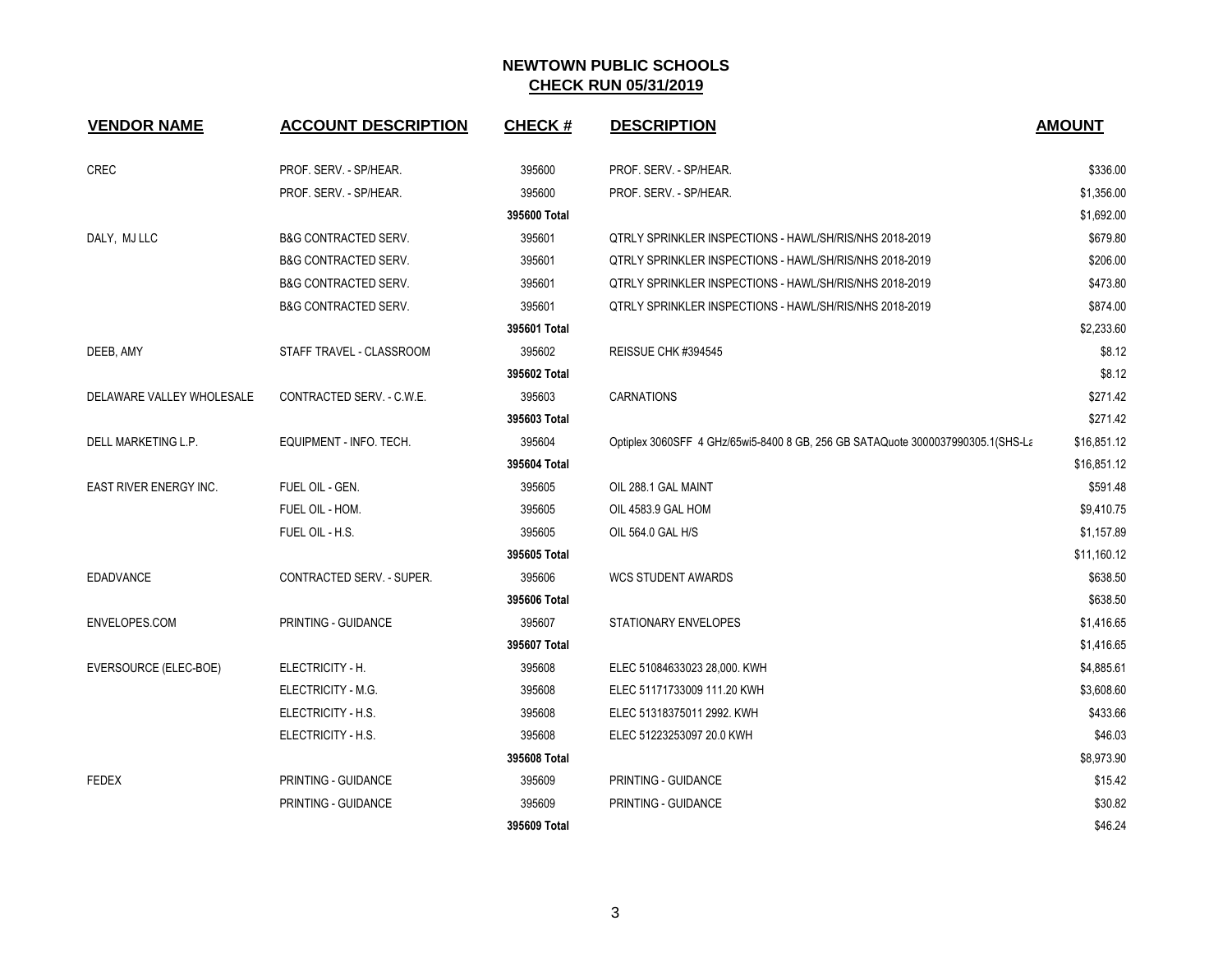| <b>VENDOR NAME</b>              | <b>ACCOUNT DESCRIPTION</b>          | <b>CHECK#</b> | <b>DESCRIPTION</b>                                                         | <b>AMOUNT</b> |
|---------------------------------|-------------------------------------|---------------|----------------------------------------------------------------------------|---------------|
| <b>FISHER SCIENTIFIC</b>        | <b>INSTR. SUPPLIES - SCIENCE</b>    | 395610        | See attached list - quote 9078-7661-66 & 9079-7611-66                      | \$2,724.01    |
|                                 | INSTR. SUPPLIES - SCIENCE           | 395610        | See attached list - quote 9078-7661-66 & 9079-7611-66                      | \$615.05      |
|                                 | INSTR. SUPPLIES - SCIENCE           | 395610        | See attached list - quote 9078-7661-66 & 9079-7611-66                      | \$513.30      |
|                                 | INSTR. SUPPLIES - SCIENCE           | 395610        | See attached list - quote 9078-7661-66 & 9079-7611-66                      | \$25.46       |
|                                 | INSTR. SUPPLIES - SCIENCE           | 395610        | See attached list - quote 9078-7661-66 & 9079-7611-66                      | (\$483.30)    |
|                                 | INSTR. SUPPLIES - SCIENCE           | 395610        | See attached list - quote 9078-7661-66 & 9079-7611-66                      | \$753.04      |
|                                 | INSTR. SUPPLIES - SCIENCE           | 395610        | See attached list - quote 9078-7661-66 & 9079-7611-66                      | \$755.08      |
|                                 |                                     | 395610 Total  |                                                                            | \$4,902.64    |
| <b>FOUR WINDS HOSPITAL</b>      | <b>TUTORS - HOMEBOUND</b>           | 395611        | <b>TUTORS - HOMEBOUND</b>                                                  | \$1,140.00    |
|                                 |                                     | 395611 Total  |                                                                            | \$1,140.00    |
| <b>HAT CITY PAPER &amp; SUP</b> | <b>B&amp;G SUPPLIES - CUSTODIAL</b> | 395612        | PAPER PRODUCTS, LYSOL, SPONGES, VACUUM BAG, FOAM SOAP                      | \$3,784.00    |
|                                 |                                     | 395612 Total  |                                                                            | \$3,784.00    |
| HERFF JONES, INC                | PRINTING - ADMIN.                   | 395613        | <b>GRADUATION DIPLOMAS</b>                                                 | \$1,242.12    |
|                                 |                                     | 395613 Total  |                                                                            | \$1,242.12    |
| HISCAVICH, MICHELLE             | <b>INSTR. SUPPLIES - MUSIC</b>      | 395614        | <b>MUSIC SUPPLIES</b>                                                      | \$129.52      |
|                                 |                                     | 395614 Total  |                                                                            | \$129.52      |
| <b>ITSAVVY LLC</b>              | INSTR. SUPPLIES - INFO. TECH.       | 395615        | battery primary 56whr 4C Dell ChromeBook 3380 14inch TouchQuote 3234161    | \$112.47      |
|                                 |                                     | 395615 Total  |                                                                            | \$112.47      |
| KLEIN, SUSAN ANTHONY            | CONTRACTED SERV. - MUSIC            | 395616        | Piano accompanist for prep, rehearsals and performance for Spring concert. | \$480.00      |
|                                 |                                     | 395616 Total  |                                                                            | \$480.00      |
| KUROSKI, THOMAS M.              | STAFF TRAIN. - SCIENCE              | 395617        | <b>SUPPLIES (97078)</b>                                                    | \$54.67       |
|                                 |                                     | 395617 Total  |                                                                            | \$54.67       |
| MASON W.B. INC.                 | OTHER SUPPLIES - STAFF DEVELOP.     | 395618        | BOOKS (96879)                                                              | \$52.60       |
|                                 | OFF. SUPPLIES - ADMIN.              | 395618        | <b>COPY PAPER</b>                                                          | \$7,027.00    |
|                                 | OFF. SUPPLIES - PUPIL SERV.         | 395618        | OFFICE SUPPLIES, WATER MARCH - JUNE                                        | \$58.88       |
|                                 | OFF. SUPPLIES - PUPIL SERV.         | 395618        | OFFICE SUPPLIES, WATER MARCH - JUNE                                        | \$33.45       |
|                                 | INSTR. SUPPLIES - CLASSROOM         | 395618        | For copy paper, colored paper, and other items needed for school year.     | \$51.68       |
|                                 | INSTR. SUPPLIES - GUIDANCE          | 395618        | COLOR PAPER-TAPE - PAPER CLIP- EASELS- SEE CART                            | (\$639.98)    |
|                                 | INSTR. SUPPLIES - GUIDANCE          | 395618        | COLOR PAPER-TAPE -PAPER CLIP- EASELS- SEE CART                             | \$639.98      |
|                                 | EQUIPMENT - DISTRICT FURNITURE      | 395618        | CENTRAL OFFICE FURNITURE                                                   | \$129.00      |
|                                 |                                     | 395618 Total  |                                                                            | \$7,352.61    |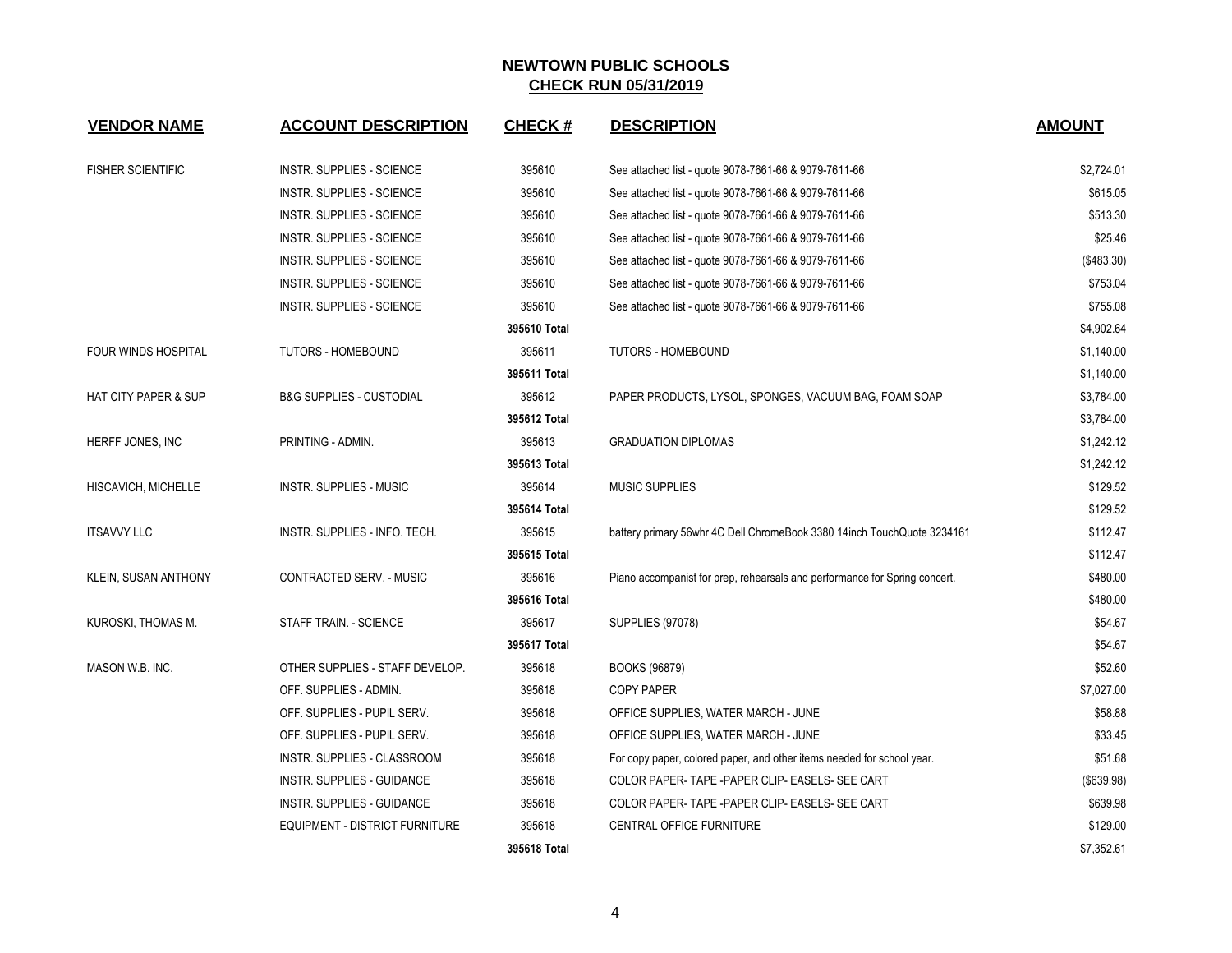| <b>VENDOR NAME</b>           | <b>ACCOUNT DESCRIPTION</b>      | <b>CHECK#</b> | <b>DESCRIPTION</b>                                                            | <b>AMOUNT</b> |
|------------------------------|---------------------------------|---------------|-------------------------------------------------------------------------------|---------------|
| <b>MORETTI, CHRIS</b>        | STAFF TRAVEL - CLASSROOM        | 395619        | TRAVEL WORKSHOP LUNCH                                                         | \$29.10       |
|                              |                                 | 395619 Total  |                                                                               | \$29.10       |
| NATIONAL COUNCIL             | STAFF TRAIN. - CLASSROOM        | 395620        | NCTE Summer Institute 2019 How do I take my writing and Reading Instruction   | \$1,000.00    |
|                              |                                 | 395620 Total  |                                                                               | \$1,000.00    |
| NEOPOST USA INC.             | OFF. SUPPLIES - BUS. SERV.      | 395621        | #60372023                                                                     | \$140.00      |
|                              |                                 | 395621 Total  |                                                                               | \$140.00      |
| <b>NEW HORIZONS</b>          | STAFF TRAIN. - INFO. TECH.      | 395622        | B6258G IBM Cognoas Analytics Author Reports Fundamentals                      | \$2,475.00    |
|                              |                                 | 395622 Total  |                                                                               | \$2,475.00    |
| NEWTOWN CULINARY DEPT.       | CONTRACTED SERV. - WORLD LANG.  | 395623        | Cookies, fruit and refreshments for the World Language National Honor Society | \$400.00      |
|                              |                                 | 395623 Total  |                                                                               | \$400.00      |
| <b>NEWTOWN FOOD SERVICES</b> | OFF./MEETING SUPPLIES - B.O.E.  | 395624        | <b>BOE SETUP</b>                                                              | \$225.00      |
|                              |                                 | 395624 Total  |                                                                               | \$225.00      |
| NEWTOWN HARDWARE (2)         | <b>REPAIRS - SPORTS</b>         | 395625        | SAND                                                                          | \$249.50      |
|                              | <b>REPAIRS - SPORTS</b>         | 395625        | <b>TAPE</b>                                                                   | \$84.97       |
|                              | CONTRACTED SERV. - C.W.E.       | 395625        | CORNER BRACES-1 TOUCH S/S NOZZLE                                              | \$27.65       |
|                              | CONTRACTED SERV. - C.W.E.       | 395625        | <b>PVC COUPLING</b>                                                           | \$2.67        |
|                              |                                 | 395625 Total  |                                                                               | \$364.79      |
| NORCOM CT                    | <b>REPAIRS - SECURITY</b>       | 395626        | Replacement Battery for Motorola XPR-3500 Radio, PMNN4491A; No Shipping.      | \$99.00       |
|                              |                                 | 395626 Total  |                                                                               | \$99.00       |
| NYA SPORTS & FITNESS CENT    | CONTRACTED SERV. - SPORTS       | 395627        | <b>FACILITY RENTAL</b>                                                        | \$225.00      |
|                              | CONTRACTED SERV. - SPORTS       | 395627        | <b>FACILITY RENTAL</b>                                                        | \$112.50      |
|                              | CONTRACTED SERV. - SPORTS       | 395627        | <b>FACILITY RENTAL</b>                                                        | \$150.00      |
|                              | CONTRACTED SERV. - SPORTS       | 395627        | <b>FACILITY RENTAL</b>                                                        | \$75.00       |
|                              | CONTRACTED SERV. - SPORTS       | 395627        | <b>FACILITY RENTAL</b>                                                        | \$300.00      |
|                              | CONTRACTED SERV. - SPORTS       | 395627        | <b>FACILITY RENTAL</b>                                                        | \$112.50      |
|                              | CONTRACTED SERV. - SPORTS       | 395627        | <b>FACILITY RENTAL</b>                                                        | \$300.00      |
|                              | CONTRACTED SERV. - SPORTS       | 395627        | <b>FACILITY RENTAL</b>                                                        | \$520.00      |
|                              |                                 | 395627 Total  |                                                                               | \$1,795.00    |
| ORIENTAL TRADING CO          | <b>INSTR. SUPPLIES - GIFTED</b> | 395628        | MARBLE CIRCUITS 13821884                                                      | \$99.80       |
|                              | <b>INSTR. SUPPLIES - GIFTED</b> | 395628        | <b>SHIPPING</b>                                                               | \$9.98        |
|                              |                                 | 395628 Total  |                                                                               | \$109.78      |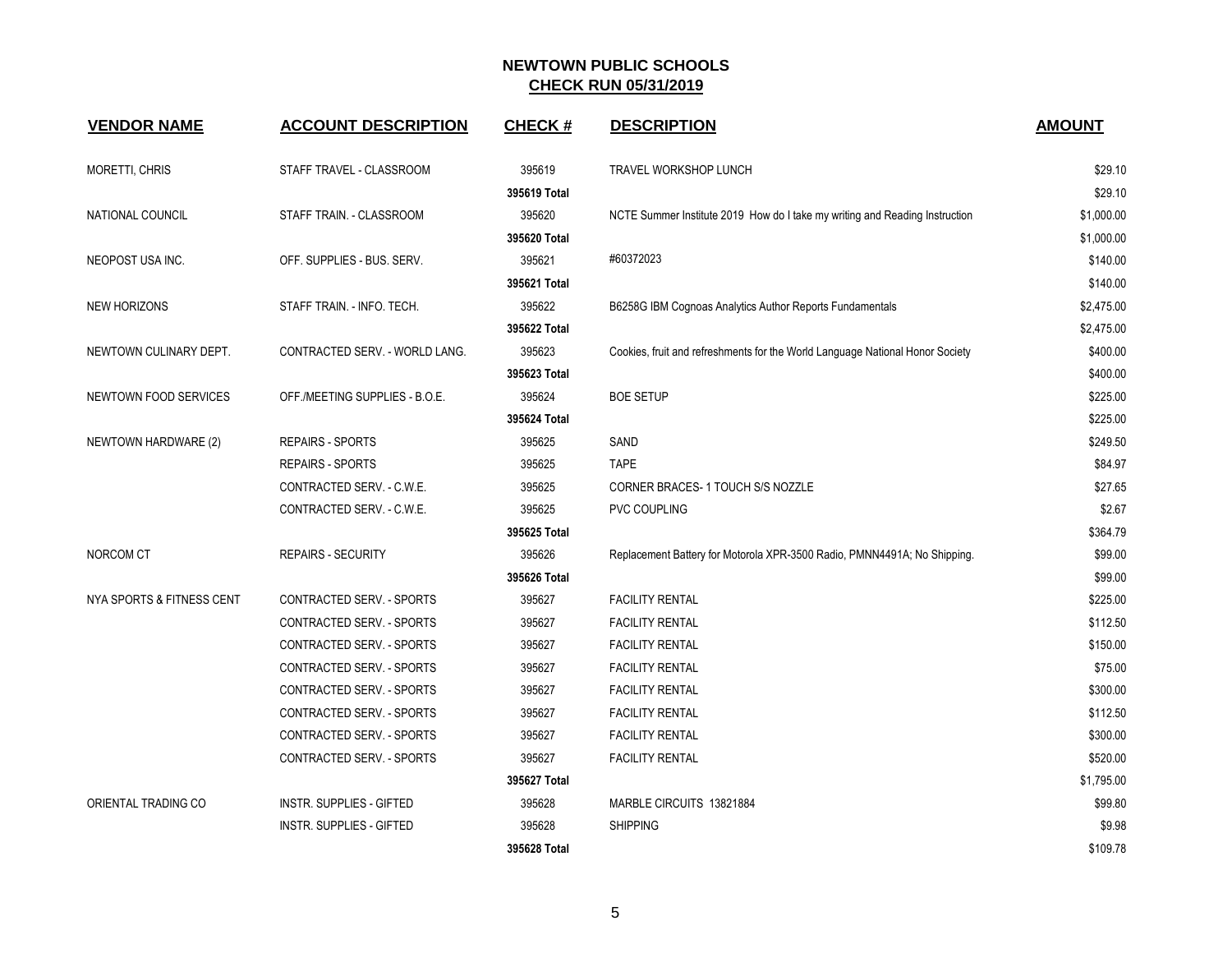| <b>VENDOR NAME</b>           | <b>ACCOUNT DESCRIPTION</b>      | <b>CHECK#</b> | <b>DESCRIPTION</b>                                                     | <b>AMOUNT</b> |
|------------------------------|---------------------------------|---------------|------------------------------------------------------------------------|---------------|
|                              |                                 |               |                                                                        |               |
| OTIS ELEVATOR COMPANY        | <b>B&amp;G CONTRACTED SERV.</b> | 395629        | ELEVATOR SVC CONTRACT - HAWL/RIS 2018-2019                             | \$303.42      |
|                              |                                 | 395629 Total  |                                                                        | \$303.42      |
| PETTY CASH - P/P             | OFF. SUPPLIES - PUPIL SERV.     | 395630        | PETTY CASH                                                             | \$199.95      |
|                              | INSTR. SUPPLIES - SP. ED. H.S.  | 395630        | PETTY CASH                                                             | \$13.00       |
|                              |                                 | 395630 Total  |                                                                        | \$212.95      |
| PLAYGROUND MEDIC             | B. & G. REPAIRS - HOM.          | 395631        | PLAYGROUND REPAIRS - HOM                                               | \$780.00      |
|                              | B. & G. REPAIRS - RIS.          | 395631        | PLAYGROUND REPAIRS - RIS                                               | \$2,570.00    |
|                              |                                 | 395631 Total  |                                                                        | \$3,350.00    |
| PRESENTATION SYSTEMS         | INSTR. SUPPLIES - COMPUTER ED.  | 395632        | CP-PH - eCOLOR Print head (6 inks/5 inks)                              | \$695.00      |
|                              | INSTR. SUPPLIES - COMPUTER ED.  | 395632        | Service Repair shipping included - Quote #9940                         | \$195.00      |
|                              |                                 | 395632 Total  |                                                                        | \$890.00      |
| PRO-ED                       | INSTR. SUPPLIES - PSYCH.        | 395633        | FISH ASSESSMENT RECORD BOOKS ITEM: 10902                               | \$70.00       |
|                              | INSTR. SUPPLIES - PSYCH.        | 395633        | <b>SHIPPING</b>                                                        | \$7.00        |
|                              |                                 | 395633 Total  |                                                                        | \$77.00       |
| <b>PROJECT ADVENTURE 2</b>   | STAFF TRAIN. - CLASSROOM        | 395634        | TWO HALF DAY OF TRAINING FOR STAFF                                     | \$7,670.00    |
|                              |                                 | 395634 Total  |                                                                        | \$7,670.00    |
| SBK INTERVENTIONS LLC        | TUITION - OUT-OF-DISTRICT       | 395635        | SLP EVALUATION FOR STUDENT JP                                          | \$2,250.00    |
|                              |                                 | 395635 Total  |                                                                        | \$2,250.00    |
| <b>SCENARIO LEARNING LLC</b> | CONTRACTED SERV. - INFO. TECH.  | 395636        | Safe School online Staff Training System - Annual Subscription         | \$3,540.00    |
| <b>SCENARIO LEARNING LLC</b> | STAFF TRAIN. - SUPER.           | 395636        | Safe Schools annual subscription                                       | \$2,500.00    |
|                              | CONTRACTED SERV. - SUPER.       | 395636        | Exce[tional Child Courcr_Library Add-On Content - Safe School Training | \$1,500.00    |
|                              |                                 | 395636 Total  |                                                                        | \$7,540.00    |
| SHI INTERNATIONAL CORP.      | TECH. SOFTWARE - INFO. TECH.    | 395637        | Upgrade for Symantec Ghost Licenses                                    | \$1,217.50    |
|                              |                                 | 395637 Total  |                                                                        | \$1,217.50    |
| SPEECH PATHOLOGY GROUP LL    | CONTRACTED SERV. - SP/HEAR.     | 395638        | SPEECH SERVICES FOR PRESCHOOL STUDENTS                                 | \$3,245.00    |
|                              |                                 | 395638 Total  |                                                                        | \$3,245.00    |
| <b>TORRCO</b>                | B. & G. REPAIRS - M.G.          | 395639        | <b>REPLACE TOILET - MG</b>                                             | \$113.17      |
|                              | B. & G. REPAIRS - H.S.          | 395639        | <b>GREENHOUSE FAUCET REPAIR - NHS</b>                                  | \$118.84      |
|                              |                                 | 395639 Total  |                                                                        | \$232.01      |
| US GAMES                     | INSTR. SUPPLIES - P.E.          | 395640        | Classic 32 PVC Soccer Ball #4, Item #MCS30004                          | \$287.80      |
|                              |                                 | 395640 Total  |                                                                        | \$287.80      |